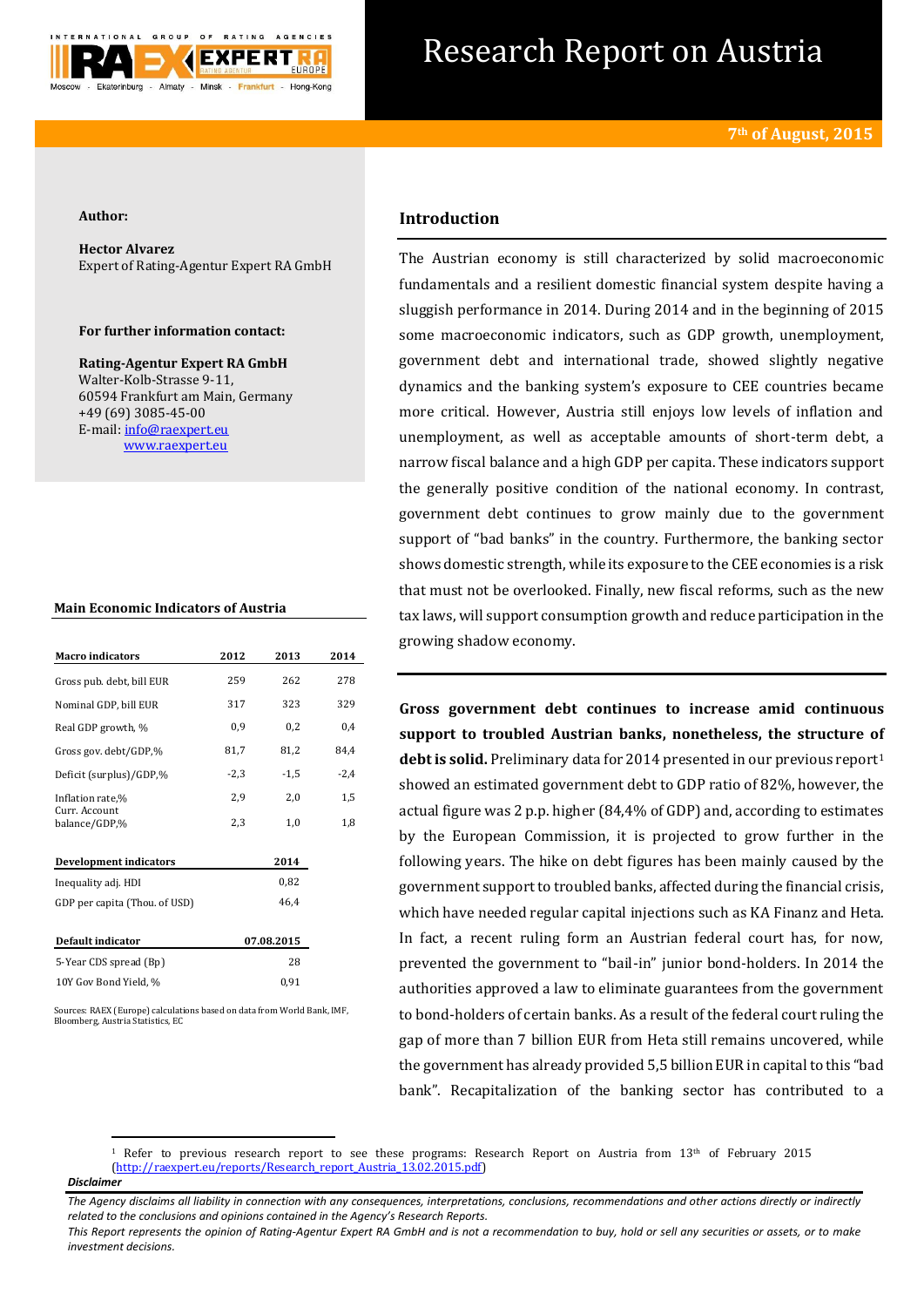

**Graph 1:** Effect of capital transfers on the fiscal balance and government debt



Source: RAEX (Europe) calculations based on data from IMF and Statistics Austria





Source: RAEX (Europe) calculations based on data from OECD

widening of the fiscal deficit (see graph 1). Nevertheless, the structure of the Austrian debt is well balanced with short-term debt representing a low 5,5% of GDP and the yield on the 10Y government bond remains at 0,91%.

**Low GDP growth, but other macroeconomic indicators remain strong**. Real GDP growth has been weak since 2012 at an average of 0,48%. Growth in 2014 was as low as 0,4%. The 2015 prospects are slightly better due to a pickup in consumption. However, most of the consumption growth can be attributed to public rather than private spending. Private consumption slightly increased by 0,1% (as compared to the previous quarter) in early 2015 despite negligible real disposable income growth. Consumption levels and stable inflation were mainly supported by a declining savings rate. The sustained increase in prices has been larger than in the EU, although in a downward trend. However, inflation has remained steady in 2Q 2015 reflecting stalled private consumption and a combination of cheaper oil and higher prices for services. Even with the recovery of the European economy, consumer confidence in Austria has remained lower than in other EU countries since early 2014 (see graphs 2 and 3).





Source: RAEX (Europe) calculations based on data from OECD

The unemployment rate is one of the lowest in the EU, but has grown marginally due to a growing supply of labour driven by immigration and retired people entering the job market due the new pension law.

**The exposure of the banking system to CEE economies and declining private credit levels are a growing concern**. As mentioned in the February report of this Agency, the Austrian banks have substantial

#### *Disclaimer*

*The Agency disclaims all liability in connection with any consequences, interpretations, conclusions, recommendations and other actions directly or indirectly related to the conclusions and opinions contained in the Agency's Research Reports.*

*This Report represents the opinion of Rating-Agentur Expert RA GmbH and is not a recommendation to buy, hold or sell any securities or assets, or to make investment decisions.*